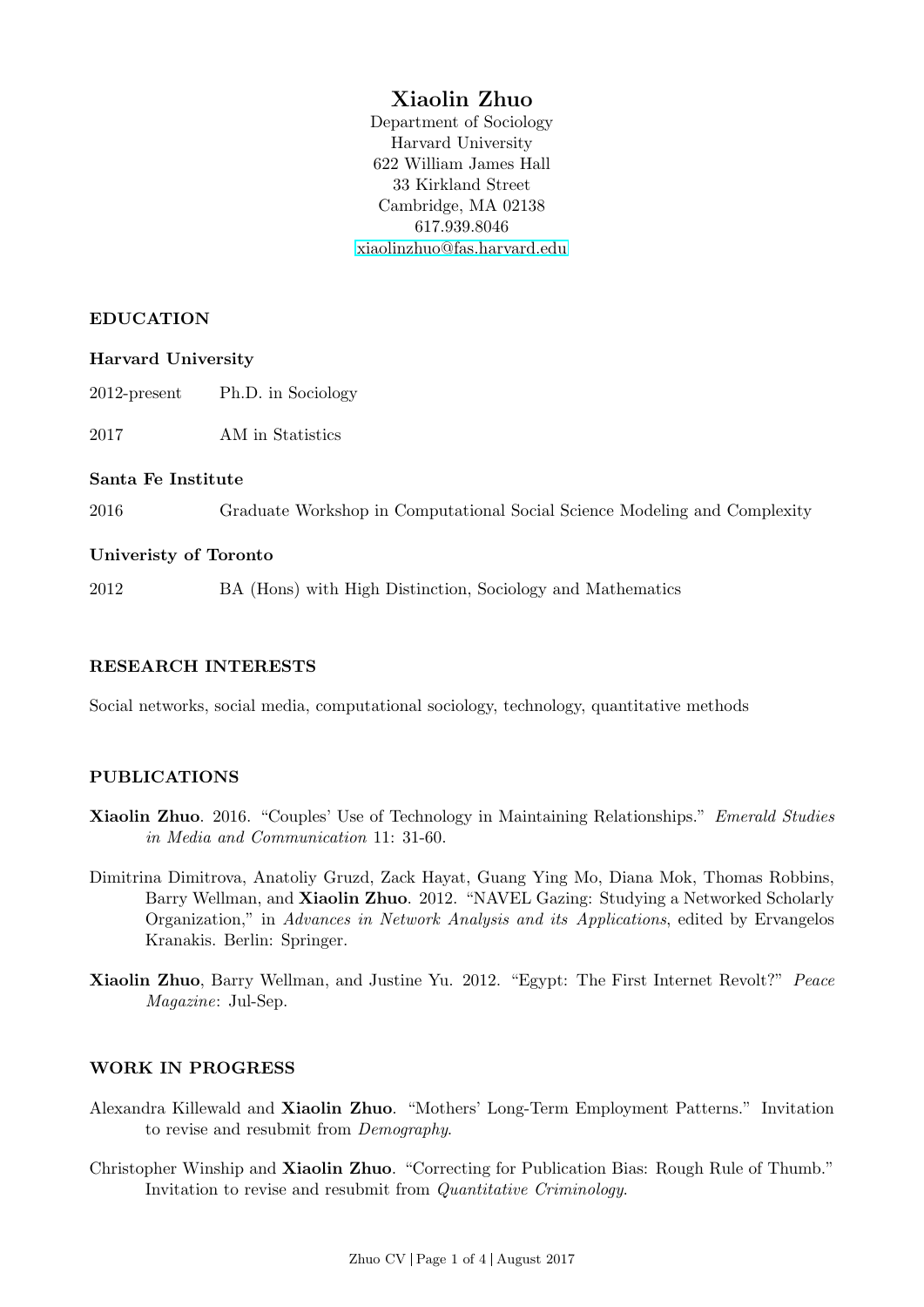Orlando Patterson and Xiaolin Zhuo. "Modern Slavery and Human Trafficking." Invitation from Annual Review of Sociology.

#### RELEVANT COURSEWORK

Bayesian inference and applications Causal inference Data science Geographic Information Systems (GIS) Longitudinal data analysis Machine learning

Qualitative social analysis Quantitative methods Social network analysis Statistical communication and graphics Stochastic processes

#### TEACHING AND WORK EXPERIENCE

2016 Teaching Fellow, General Education Course Human Trafficking, Harvard College

2015 Teaching Fellow, Sociology Course Culture and Networks, Harvard College

2008-09 Software Developer, CaseWare International, Toronto, ON, Canada

#### AWARDS AND FELLOWSHIPS

| 2016    | Research Grant, the Institute for Quantitative Social Science, Harvard University |
|---------|-----------------------------------------------------------------------------------|
| 2015-16 | Travel Grant, the Institute for Quantitative Social Science, Harvard University   |
| 2015    | Datathon Award, Computational Social Science Summit, Northwestern University      |
| 2015    | Travel Grant, Computational Social Science Summit, Northwestern University        |
| 2014    | Graduate Seed Grant, Harvard Center for American Political Studies                |
| 2013    | Graduate School Fund Fellowship, Harvard University                               |
| 2012    | University of Toronto Governor Generals Silver Medal Nominee (Arts)               |
| 2011    | University of Toronto Excellence Award in Social Sciences and Humanities          |
|         |                                                                                   |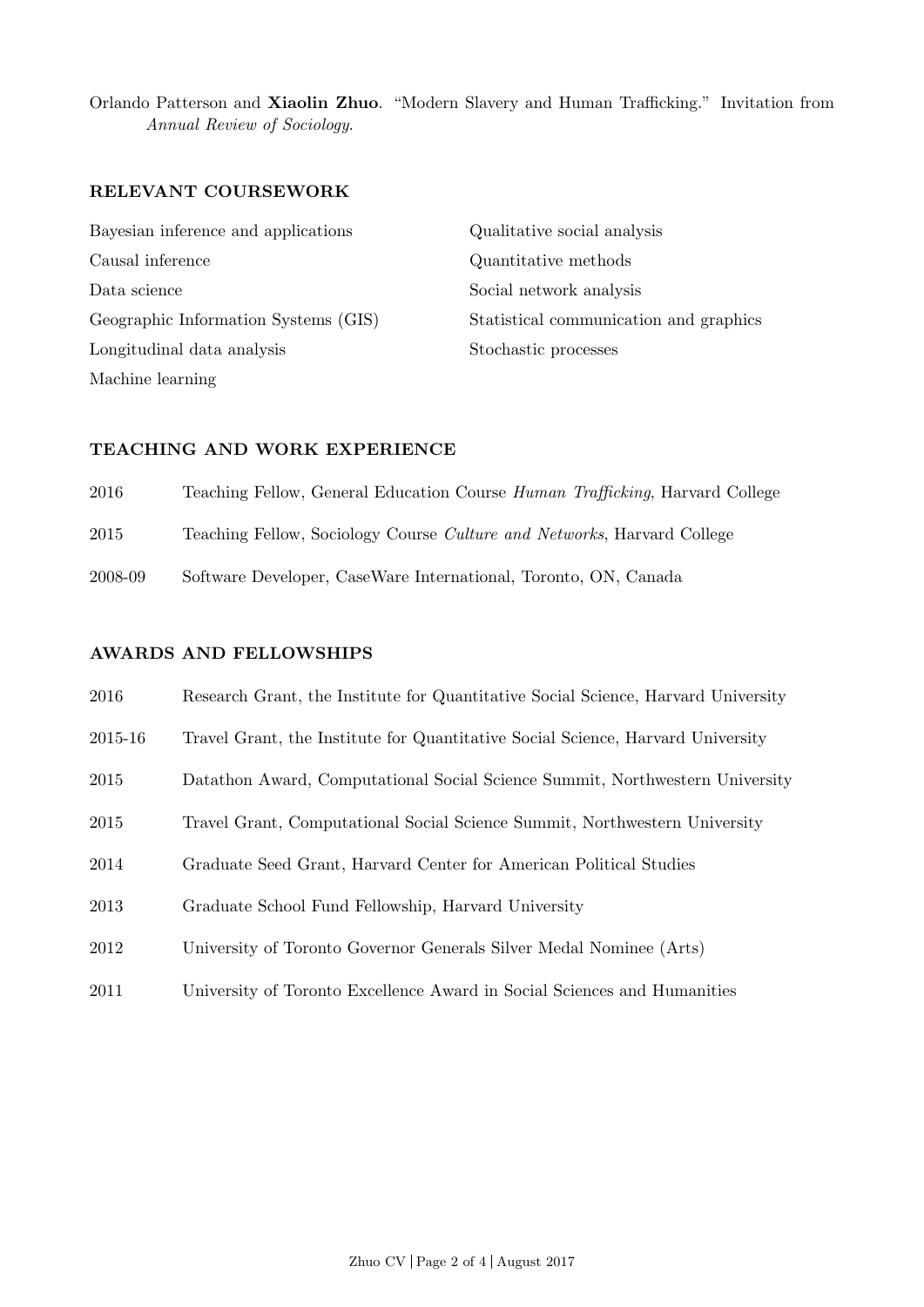#### PRESENTATIONS

- 2017 "Correcting for Publication Bias: A Rough Rule of Thumb," with Christopher Winship. Mid-Year American Sociology Association Methodology Section Meeting, Chicago, IL.
- 2015 "Mothers' Long-Term Employment Patterns," with Alexandra Killewald. American Sociology Association Annual Meeting, Chicago, IL.
- 2015 "Multi-Dimensional Diversity and Team Performance in a Cultural Market," with Robert Manduca and Kwan Woo Kim. Sunbelt Conference of the International Network for Social Network Analysis, Brighton, UK.
- 2015 "Multi-Dimensional Diversity and Team Performance in a Cultural Market," with Robert Manduca and Kwan Woo Kim. Computational Social Science Summit, Northwestern University.
- 2015 "Social Networks and Cultural Influence in the Movies," with Robert Manduca and Kwan Woo Kim. Quantitative Methods in Sociology Workshop, Harvard University.
- 2014 "'Tales of the Cities': Wage Inequality in US Cities 1980 2010." Quantitative Methods in Sociology Workshop, Harvard University.
- 2014 "Digital Technology and Relationship Maintenance." CITASA Symposium, UC Berkeley.
- 2012 "Networked Research Projects in Canadian Science and Social Science," with Barry Wellman. Canadian Sociological Association Conference, Waterloo, Canada.
- 2012 "Structural Variation in Scholarly Teams: Size, Density, and Centralization," with Barry Wellman. Sunbelt Conference of the International Network for Social Network Analysis, Redondo Beach, California.
- 2011 "Networking Work," with Barry Wellman, Anatoliy Gruzd, Dimitrina Dimitrova, Zack Hayat, Mo Guang Ying, and Diana Mok. Workshop on Information in Networks, New York.
- 2011 "Living and Doing Research in Rural Indonesia," with Victoria Scrubb. Undergraduate Research Fair, University of Toronto.
- 2010 "The Development of a Chinese Community in West Kalimantan, Indonesia." The Munk School of Global Affairs, University of Toronto.